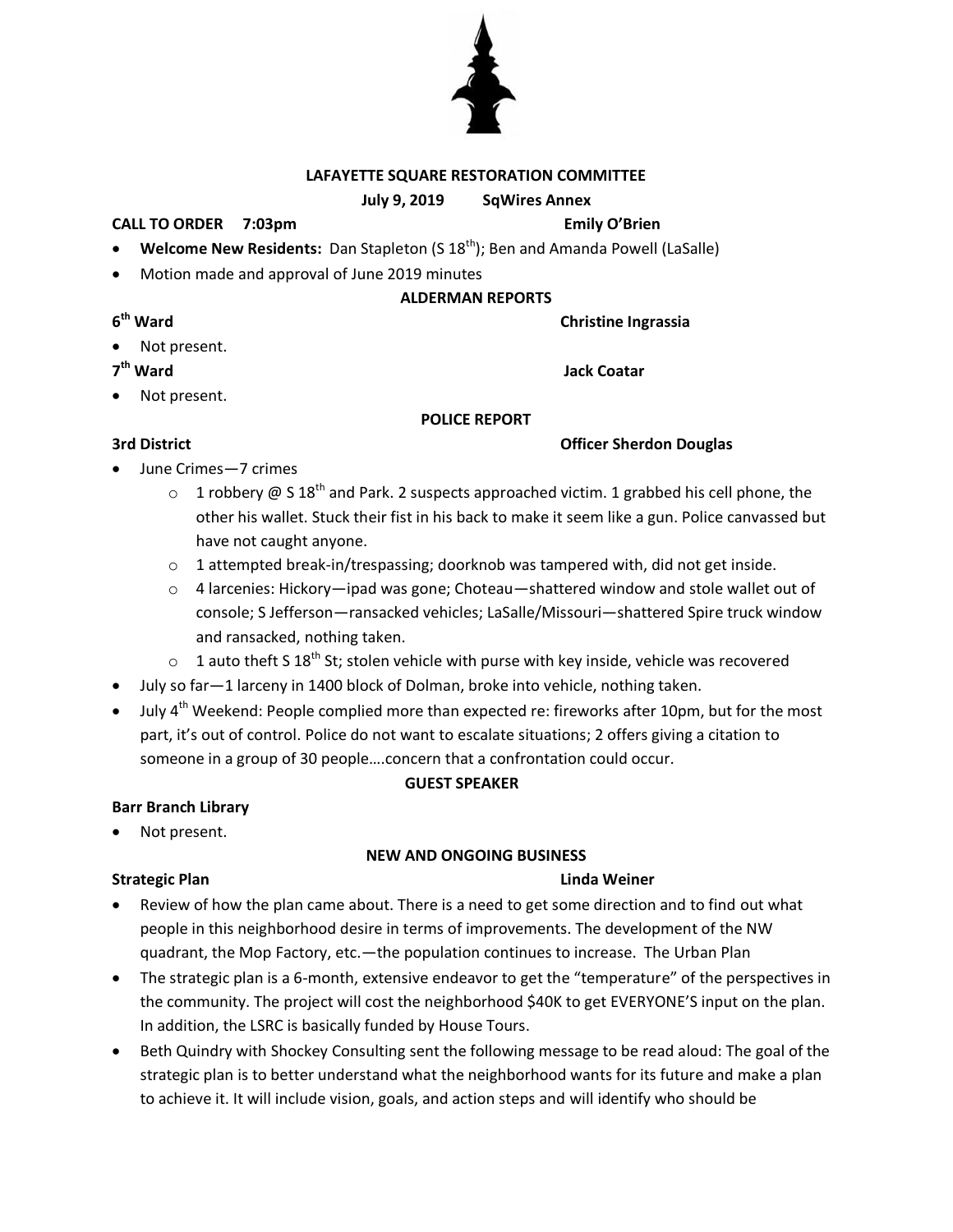responsible for action steps and how goals can be funded. The LSRC is grateful for financial support to fund it. We have begun work ,meeting with leaders in neighborhood organizations. Two deliverables: 1) an environmental scan for a demographic snapshot of the square and bringing in input from other neighborhood organizations to share ideas. 2) The LSRC, Arts Council, and LPC: Identify strengths of each and how they can best work together. First meeting of steering committee tomorrow (7/10). Engagement activities will begin in early August. Consultants will attend neighborhood meetings/gatherings as well as pop up at establishments in the square. There will be a well-advertised meeting in the fall. If you would like to be contacted directly by Shockey please email: [beth@shockeyconsulting.com](mailto:beth@shockeyconsulting.com) Maximum neighborhood participation is critical to the success of the plan.

 Comment: Neighbor has worked with Beth and Shockey Consulting, and they are incredibly professional and very good at what they do. While small in STL, they are a big consulting firm in KC, and have many resources. Also, for folks not involved with the LSRC and/or attending meetings, it will be very important to be clear about what a Strategic Plan is and how it's different from a land plan/urban plan.

## **SAFETY REPORTS**

## **Block Captains/Safety/Camera Program Glenn Eckert**

- Directories available for new neighbors. We are working on new directories; there is a subcommittee working on them and coordinating with Block Captains.
- Safety Committee is putting a LOT of time in on projects such as interviewing companies that do camera systems (which is complicated and very technical!). Aldermen have committed to funds for cameras for the perimeter of the neighborhood. Safety Committee is learning about how to implement a program in the interior of the neighborhood, a program that will be useful and costeffective. Thinking about having a dedicated meeting to discuss the camera program when proposals ready from the committee.

## **Problem Properties Kyle Keenan**

- There was a hearing on 2018 Lafayette. She had done a little work on the yard…there is still a lot that needed to be done (derelict cars, broken windows). Judge gave her another month; homeowner said her daughter would help her. Hearing is on July 17.
- 1713 Carroll...still monitoring.
- Kyle looked at records of permits on problem properties in the last year; there were several permits for exterior work such as painting, and a 60K exterior improvement
- There is a controversial bill (because of property rights) that will expand the nuisance laws in urban areas; if there is 1 violation, and the property is vacant for 6 months, it allows the city inspector to go on the property and more thoroughly inspect the property.  $\rightarrow$  Kyle brought copies of the bill, summaries, and a letter to the governor that people are welcome to sign.

### **COMMITTEE REPORTS**

**LSBA Bethany Budde**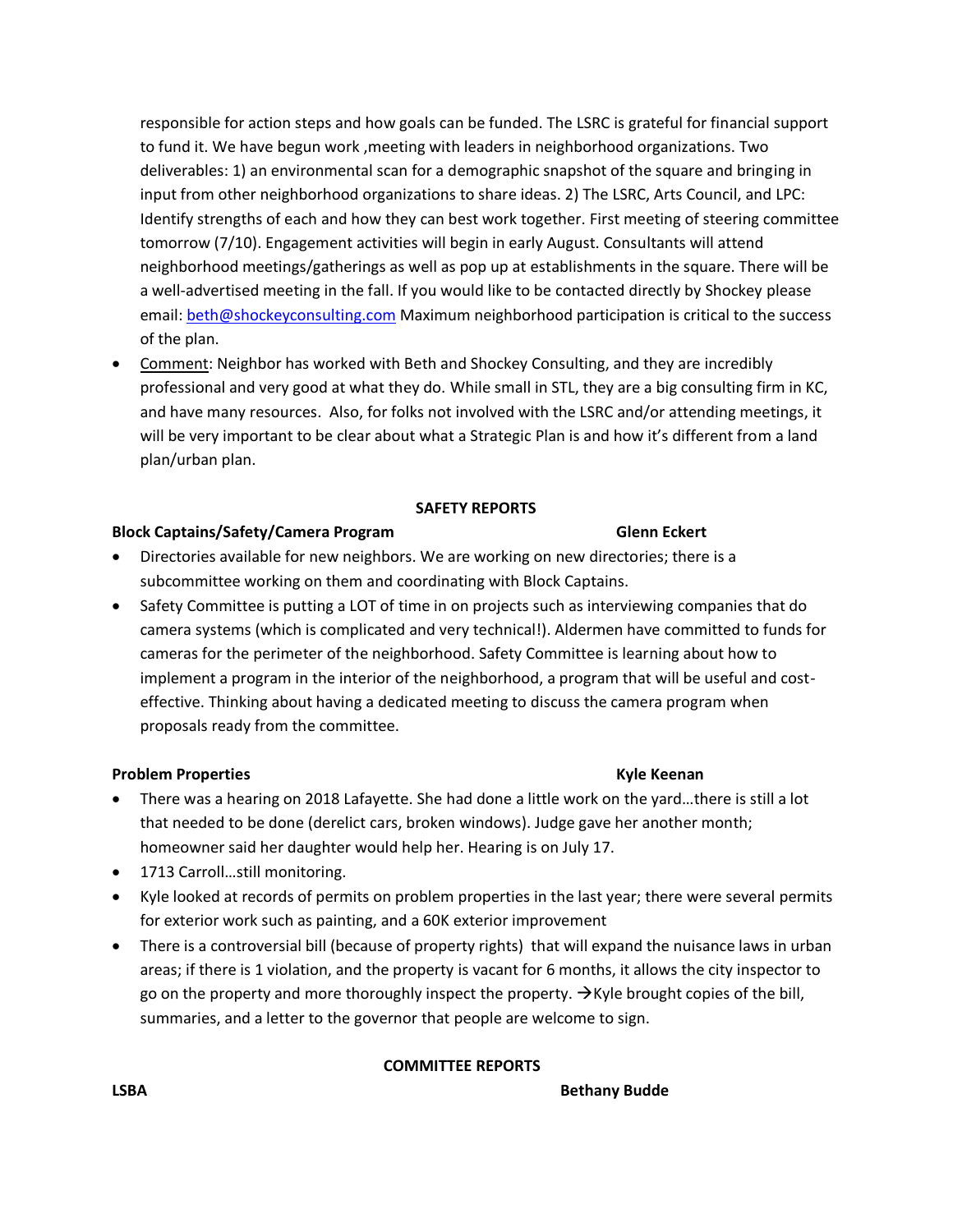## • Not present.

- Street Signs: black background with white letters (actually best to see in the dark!). There will be a couple signs going up along Park and Mississippi….the city wants us to trial a few. The rest will not go up with new poles until the end of the summer.
- Columns: meeting with a new contractor.
- Meeting with city last week regarding having a sign go up in front of the Park House describing the history of the house and the park—and get rid of the brochure boxes that are empty.
- Kern Insurance: Still investigating this with the city. Did find out that if the LSRC goes ahead with insurance policy, the money would go back to the LSRC.

## **Treasurer Clark Affholder**

- Not present. Report was emailed to members.
- [treasurer@lafayettesquare.org](mailto:treasurer@lafayettesquare.org)

- Members should be receiving minutes and renewal reminders. If you are not, please talk to Christina [membership@lafayettesquare.org](mailto:membership@lafayettesquare.org)
- New Resident/New LSRC Member BBQ on Sunday August 26 from 4-7 at Park House.

## **Beautification Linda Weiner**

- Not present.
- There is trouble with the watering system on Park Avenue…there has been a lot of hand watering, and if you'd like to help please email Linda.

## **Development Phil Lamczyk/Suzanne Sessions**

- Not present.
- **Community Affairs Access 2008 12:30 Community Affairs** Access 2008 2012 2013 2014
- Not present.

## **NEIGHBORHOOD ORGANIZATIONAL REPORTS**

## **Lafayette Park Conservancy Ward Buckner**

Question: Is the city spraying for mosquitos? Answer: Not known. Ward will call Parks Dept.

# **Lafayette Square Arts Council**

- Concert Saturday—Ms. Jubilee!
- No one has stepped up to run the movies. Instead looking at having family-friendly events at the Kern.

## **Other**

- Blacktop was torn up on Mississippi…Please file a complaint with Citizens Service Bureau!
- Choteau Greenway's Consulting Firm is doing Open Houses. Please attend if you're interested in learning more and giving feedback. (Neighbor Julie Stone is on their board.)

## **ADJOURN: 7:42 AFTER-MEETING SOCIAL: Thank you, Sqwires!**

- **Next LSRC Board Meeting is Tuesday, August 6 at the Park House, 7pm**
- **Next LSRC General Meeting is Tuesday, August 13 at Sqwires Annex, 7pm**

## **Capital Improvements Mary Visintainer for Linda Pallman**

# **Membership Christina Ryan**